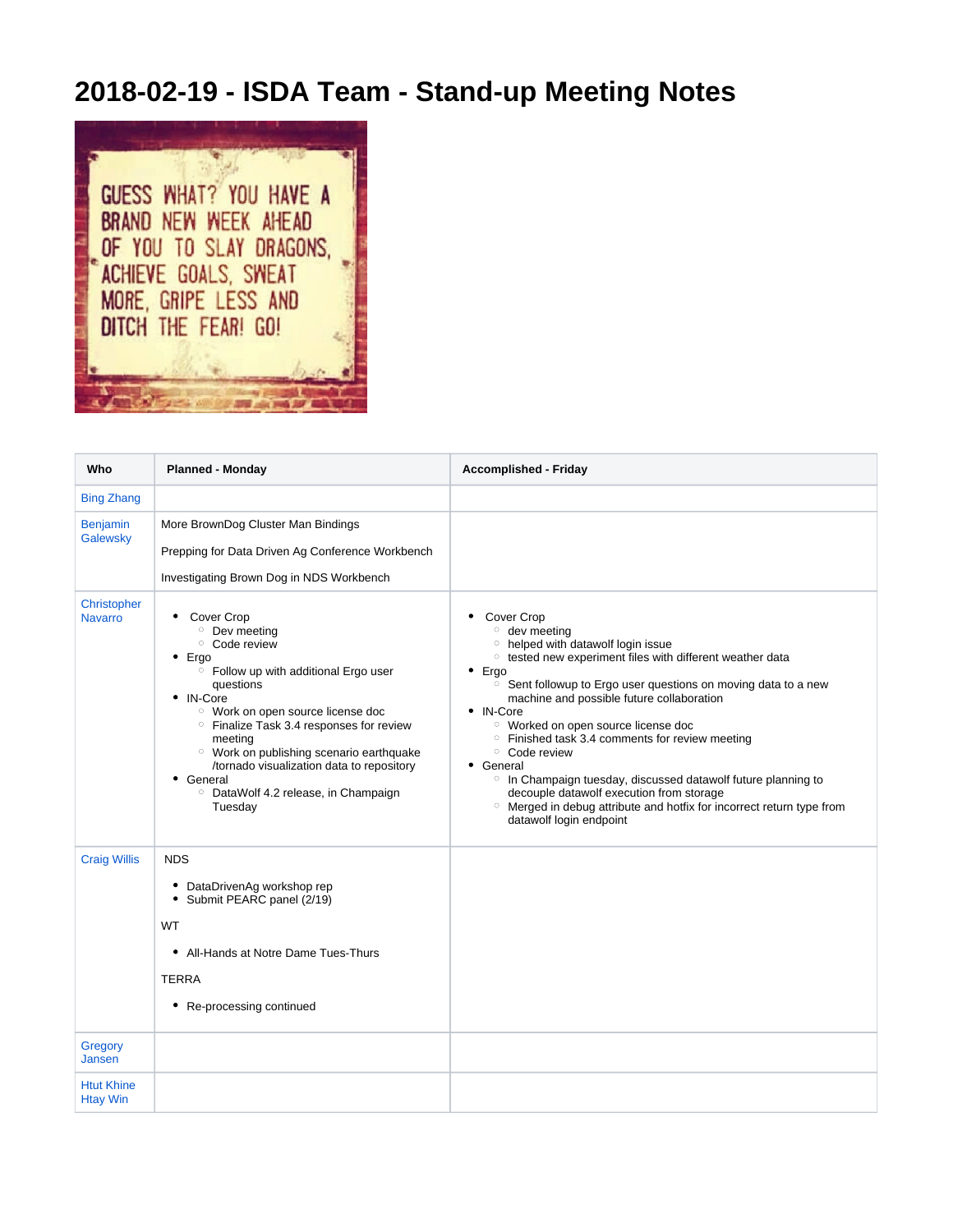| Indira<br><b>Gutierrez</b><br>Polo | ٠<br><b>GLM</b><br><sup>o</sup> Glenda Parser Updates - Silica<br><sup>o</sup> Upload GLFMSP data<br>• InCore<br><sup>o</sup> Updates to maestro API specification<br><sup>o</sup> Update the front-end based on the API<br>updates<br>$\bullet$ SMU<br><sup>o</sup> Metadata downloading Json.Id documents | $\bullet$<br>GLM<br><sup>o</sup> Updated Glenda parser with silica conversions<br><sup>o</sup> Udated pygeotemporal and pyclowder with needs for glenda parser<br><sup>o</sup> Added GLFMSP parser to pygetemporal-parser and uploaded the<br>new data to dev<br>• In-Core<br><sup>o</sup> Updated the maestro API to match new design. |
|------------------------------------|-------------------------------------------------------------------------------------------------------------------------------------------------------------------------------------------------------------------------------------------------------------------------------------------------------------|-----------------------------------------------------------------------------------------------------------------------------------------------------------------------------------------------------------------------------------------------------------------------------------------------------------------------------------------|
| Inna<br>Zharnitsky                 |                                                                                                                                                                                                                                                                                                             |                                                                                                                                                                                                                                                                                                                                         |
| <b>Jing Ge</b>                     |                                                                                                                                                                                                                                                                                                             |                                                                                                                                                                                                                                                                                                                                         |
| Jong Lee                           |                                                                                                                                                                                                                                                                                                             |                                                                                                                                                                                                                                                                                                                                         |
| Kenton<br><b>McHenry</b>           | • CSSI proposals<br>• BD Outreach<br>• Presentation for Science Platforms workshop<br>nextweek<br>$·$ HR                                                                                                                                                                                                    | • CSSI proposals<br>• BD Outreach<br>• Presentation for Science Platforms workshop nextweek<br>$\cdot$ HR                                                                                                                                                                                                                               |
| Luigi Marini                       | • Start on Clowder paper<br>• Clowder and Geodashboard pull requests<br>• Continue Clowder refactoring                                                                                                                                                                                                      |                                                                                                                                                                                                                                                                                                                                         |
| <b>Marcus</b><br><b>Slavenas</b>   | ٠<br>gltg<br>prod and dev systems up<br>٠<br>vbd<br><sup>o</sup> small fixes for webapp demo<br>pulling model input data in app<br>$\circ$                                                                                                                                                                  |                                                                                                                                                                                                                                                                                                                                         |
| <b>Maxwell</b><br><b>Burnette</b>  | • ir_geotiff fieldmosaic submission<br>• PEARC18 draft<br>• Engineering Open House prep<br>• terrautils fix error message if no sites returned<br>from BETY                                                                                                                                                 | • completed ir_geotiff fieldmosaic generation<br>good progress on PEARC but draft not complete<br>tested EOH extractors speech2text, faces<br>٠<br>terrautils PR fix<br>٠<br>bulk reindex script for TERRA                                                                                                                              |
| <b>Michal</b><br><b>Ondrejcek</b>  | $\bullet$ MDF<br><sup>o</sup> docstrings v2, Sphinx and Jupyter docs, link<br><sup>o</sup> continue with Globus SDK transfer<br><sup>o</sup> outreach<br>• Farmers<br><sup>o</sup> documentation/description, check VM<br>• Faculty Fellowship<br><sup>o</sup> REU students bio, check model                | $•$ MDF<br>docstrings v2, Sphinx and Jupyter docs, link, still no links, move from<br>$\circ$<br>commonmark, recommonmark to pandoc<br>$\circ$ yes<br>$^{\circ}$ no<br>• Farmers<br>$\circ$ yes<br>• Faculty Fellowship<br>$\circ$ REU yes                                                                                              |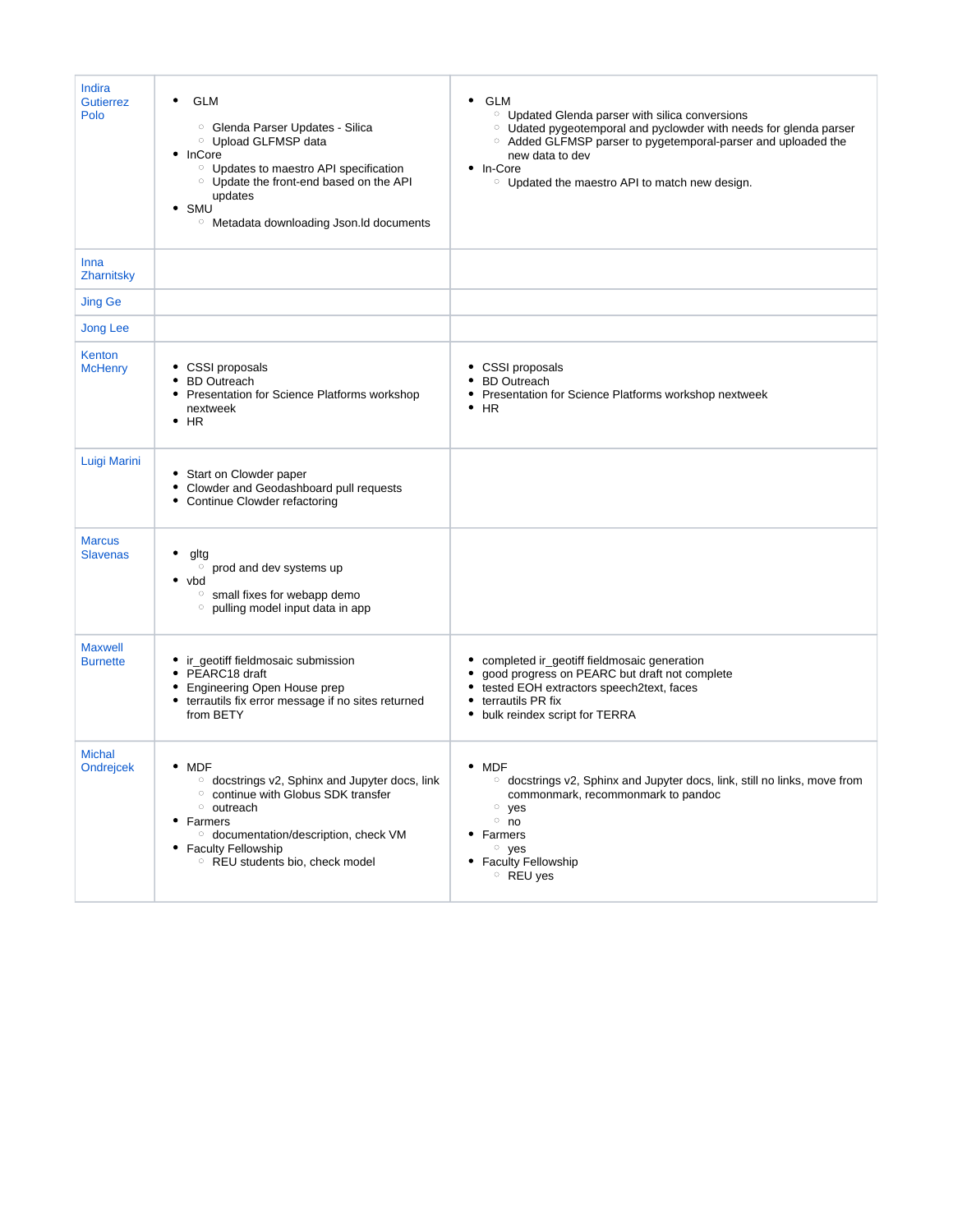| <b>Sara</b><br>Lambert                      | • Out Friday (2/23/18)<br>$\cdot$ NDS<br><b>A NDS-1151</b> - TravisCI YAML file for<br>ndslabs repo CLOSED<br>$\circ$<br><sup>o</sup> Final prep for DataDrivenAg workshop<br>• KnowEnG<br><sup>o</sup> Waiting for Pramod Rizal to provision/copy<br>the data to a new EFS volume, so I don't<br>accidentally ruin the production data<br><sup>o</sup> Attempt to run the EFS provisioner in our<br>AWS Kubernetes cluster<br><sup>o</sup> Use the EFS provisioner to mount shared<br>storage into pods<br>• Crops in Silico<br><sup>o</sup> Now that we know how we'll handle inports<br>/outports, the API server needs to be<br>adjusted to format and return YAML | $\cdot$ NDS<br><sup>o</sup> Started refactoring the webui Docker/Grunt build and entrypoint<br>• KnowEnG<br><sup>o</sup> Successfully deployed EFS provisioner on autoscaling AWS<br><b>Kubernetes</b><br><sup>o</sup> Demonstrated an autoscaling cluster running many jobs that mount<br>shared storage to individual pods<br>• Crops in Silico<br><sup>o</sup> Added a Swagger UI view<br>O Added editing certain metadata fields (right-click an edge or node and<br>choose Edit)<br>○ Prototype UI now returns a formatted YAML for the graph given -<br>such a specially-formatted YAML file could be used to run the models<br>using cis_interface under the right conditions<br><sup>o</sup> Interactive prototype available here: https://proto.cis.ndslabs.org/#/ |
|---------------------------------------------|------------------------------------------------------------------------------------------------------------------------------------------------------------------------------------------------------------------------------------------------------------------------------------------------------------------------------------------------------------------------------------------------------------------------------------------------------------------------------------------------------------------------------------------------------------------------------------------------------------------------------------------------------------------------|-----------------------------------------------------------------------------------------------------------------------------------------------------------------------------------------------------------------------------------------------------------------------------------------------------------------------------------------------------------------------------------------------------------------------------------------------------------------------------------------------------------------------------------------------------------------------------------------------------------------------------------------------------------------------------------------------------------------------------------------------------------------------------|
| <b>Michelle</b><br><b>Pitcel</b>            | • GLTG<br>GLGVO-412 - Test and Try to<br>Improve Exploratory Analysis Speed<br>Using Local Data DONE<br>$\circ$<br>• IMLCZO<br><sup>o</sup> Re-run Parser for Flux Tower<br><sup>o</sup> Re-run Parser for Allerton non-Decagon<br>MINIMILCZO 215 - Add Default Users<br>from IML to All Project Spaces DONE<br>$\circ$<br><b>IMLCZO-217</b> - Generalize Logger<br>Parsers DONE<br>$\circ$                                                                                                                                                                                                                                                                            | $\bullet$ GLTG<br><b>DONE</b><br>$\circ$<br><b>GEOD 1048</b><br><b>DONE</b><br>O<br>GLGVO-411<br><b>DONE</b><br>GLGVO-412<br>O<br>GLGVO-413 DONE<br>O<br>• IMLCZO<br>$\circ$<br>Preparation for meetings<br>Re-ran Parser for Flux Tower<br>$\circ$<br>Re-ran Parser for Allerton non-Decagon<br>$\circ$<br><b>IMLCZO-188</b> DONE<br>$\circ$<br>$ \bm{\uparrow} $<br><b>DONE</b><br>O<br><b>IMLCZO-189</b><br>$ \uparrow $<br><b>DONE</b><br><b>IMLCZO-190</b><br>O<br>$ \uparrow $<br><b>DONE</b><br><b>IMLCZO-215</b><br>O<br><b>DONE</b><br><b>IMLCZO-218</b><br>O                                                                                                                                                                                                      |
| <b>Omar Elabd</b>                           | <b>Fragility Mapping Service</b><br><b>PPPR</b><br>٠<br>• Python Water Network<br><b>Buried Pipeline Damage</b><br>$\circ$                                                                                                                                                                                                                                                                                                                                                                                                                                                                                                                                             | Fixed nebula read-only file system<br>Semantic Service<br><sup>o</sup> Documentation<br>$\circ$<br><b>Restart Services</b>                                                                                                                                                                                                                                                                                                                                                                                                                                                                                                                                                                                                                                                  |
| Pramod<br><b>Rizal</b>                      | KnowEnG<br>• Mesos Enhancement (W.I.P.)<br>• Kube Set up (with Mike) (W.I.P.)<br>• Dev Support                                                                                                                                                                                                                                                                                                                                                                                                                                                                                                                                                                         |                                                                                                                                                                                                                                                                                                                                                                                                                                                                                                                                                                                                                                                                                                                                                                             |
| <b>Rob Kooper</b>                           |                                                                                                                                                                                                                                                                                                                                                                                                                                                                                                                                                                                                                                                                        |                                                                                                                                                                                                                                                                                                                                                                                                                                                                                                                                                                                                                                                                                                                                                                             |
| Sandeep<br>Puthanveetil<br><b>Satheesan</b> | <b>BD</b><br>$\bullet$<br><sup>o</sup> Documentation review<br>$\cdot$ CCROP<br><sup>o</sup> Login page / cookies / session<br>· JUDEL<br><sup>o</sup> Newspaper article segmentation                                                                                                                                                                                                                                                                                                                                                                                                                                                                                  |                                                                                                                                                                                                                                                                                                                                                                                                                                                                                                                                                                                                                                                                                                                                                                             |